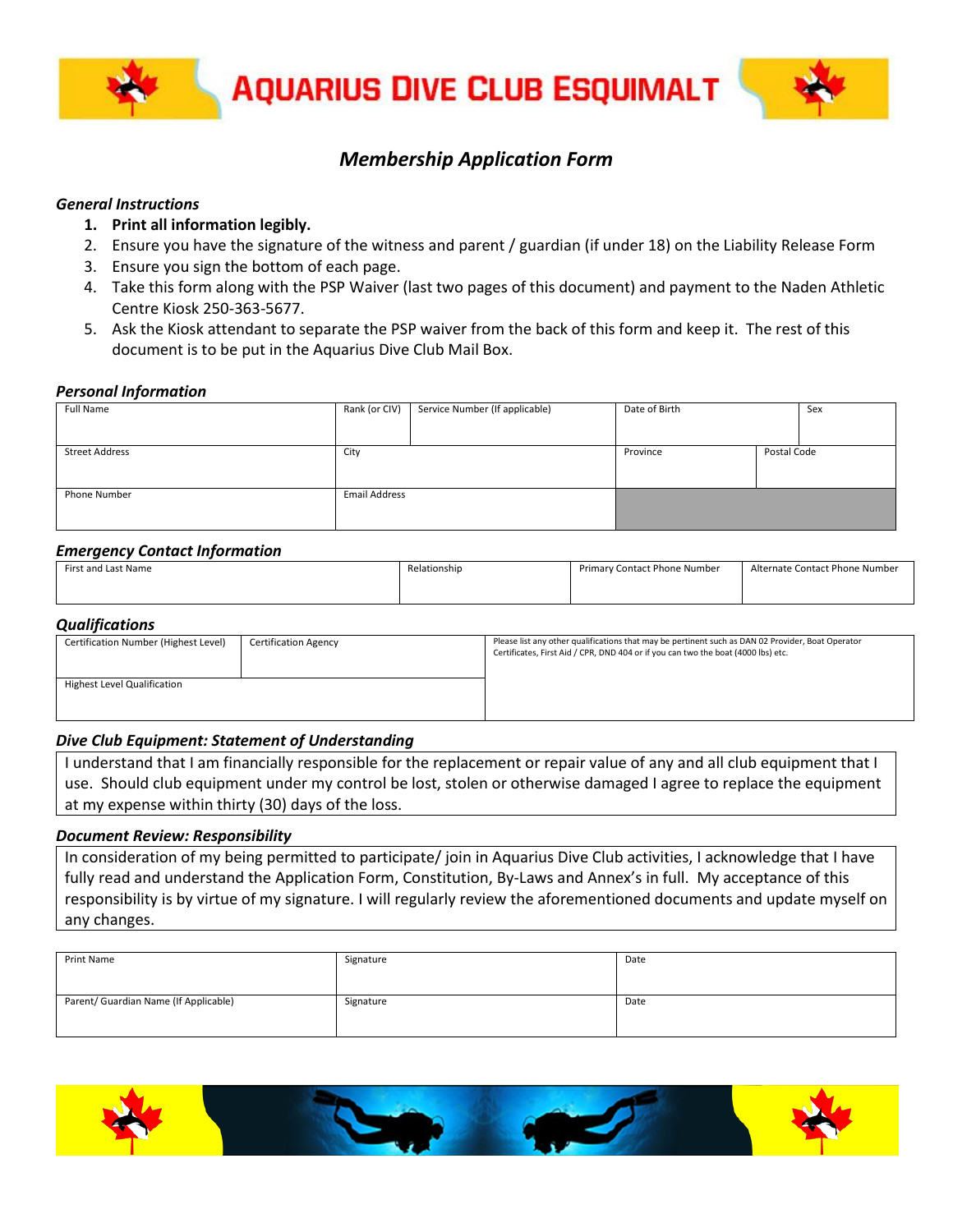



# *Membership Categories*

#### *Check the appropriate category*

| <b>Regular Member</b>   | 1. Canadian Forces Members: Currently serving Regular and Reserve Force personnel and their      |
|-------------------------|--------------------------------------------------------------------------------------------------|
| $$50.00 + GST = $52.50$ | families;                                                                                        |
|                         | 2. Members of Foreign Military currently serving with the CAF and their families;                |
|                         | 3. Veterans (Former members of the CAF who have successfully completed Basic Military            |
|                         | training and have been honourably discharged) and their families;                                |
| <b>Ordinary Member:</b> | 1. Current DND Public Servant, NPF staff, MFRCs staff, Staff of DRDC and DCC and their families; |
| $$55.00 + GST = $57.75$ | 2. Serving RCMP and their families;                                                              |
|                         | 3. Currently serving Honorary Colonel/Captain (N) and Honorary Lieutenant                        |
|                         | Colonel/Commanders and their families;                                                           |
|                         | 4. Former DND Public Servant and their families and former Staff of NPF receiving a pension and  |
|                         | their families; and                                                                              |
|                         | 5. Former RCMP in receipt of an annuity and their families.                                      |
| Associate Member:       | All others who pay or are invited to become members.                                             |
| $$60.00 + GST = $63.00$ | Must present an e-mail from the club executive authorizing membership, or endorsed below.        |
|                         | Free of charge                                                                                   |
| <b>Honorary Member</b>  | Must present an e-mail from the club executive authorizing membership, or endorsed below.        |
| <b>Guest Member:</b>    | 1. Valid for a period of seven days, inclusive of the date purchased;                            |
| $$20.00 + GST = $21.00$ | 2. On invitation, a person may join as a guest member                                            |

### *Executive Endorsement (Associate applications ONLY – If no approval email provided)*

This person is permitted to join in the aforementioned membership category, I have verified that there is an available position in this category.

| Name of Executive Member | <b>Executive Position</b> | Signature | Date |
|--------------------------|---------------------------|-----------|------|
|                          |                           |           |      |
|                          |                           |           |      |